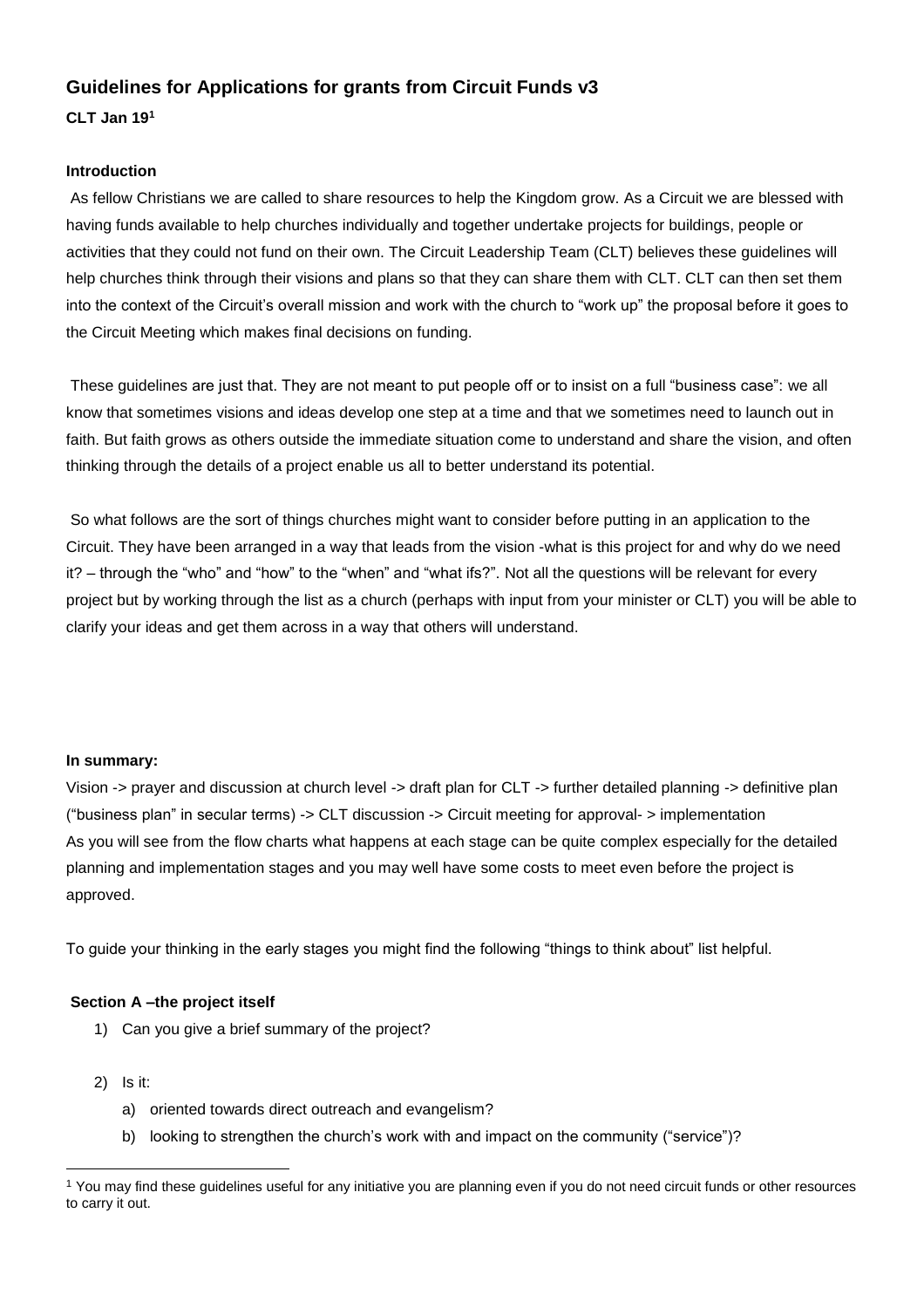- c) aiming to strengthen discipleship and growth within the church?
- d) needed to maintain the current ministry of the church?

(Some projects will of course do several or even all of these things.)

- 3) Who will benefit from it?
- 4) How does the project fit into your wider vision for:
	- a) the local church?
	- b) your community?
	- c) the circuit?

 (Not all projects will fit all these aspects of vision, but all projects need to fit into the broader concept of building the Kingdom)

- 5) Why now? Why here?
- 6) What other ways might there be of carrying out the aims of the project and if there are, why do you think that this proposal is the best way ahead?

#### **Section B – Who is involved?**

- 1) Who is the contact person for the project?
- 2) Who is going to organize and oversee the project? (Big projects will probably need a team approach). Do they need additional training or help? If so, where will you look for it?
- 3) How widely has the project been discussed in the church and with others (including the minister, the CLT and with the local community where relevant). Is there broad support for it?
- 4) Is the project something that might work even better if shared between churches in the section or the circuit as a whole?
- 5) Are you thinking about working with other local churches, groups or the community e.g. the Lincoln Active Faith Network?
- 6) Is there anything you are doing now that you will need to stop doing in order to make the project work?

#### **Section C – Time and money!**

- 1) What sort of timescale are you looking at? Do you have at least an outline "project plan'?
- 2) What is it likely to cost? You will need to think about both capital costs (e.g. an extension of your building which will include all the costs of professional fees, planning permission etc.) and revenue costs – the extra costs of heating an extension or the salary, national insurance and pension contributions for a paid worker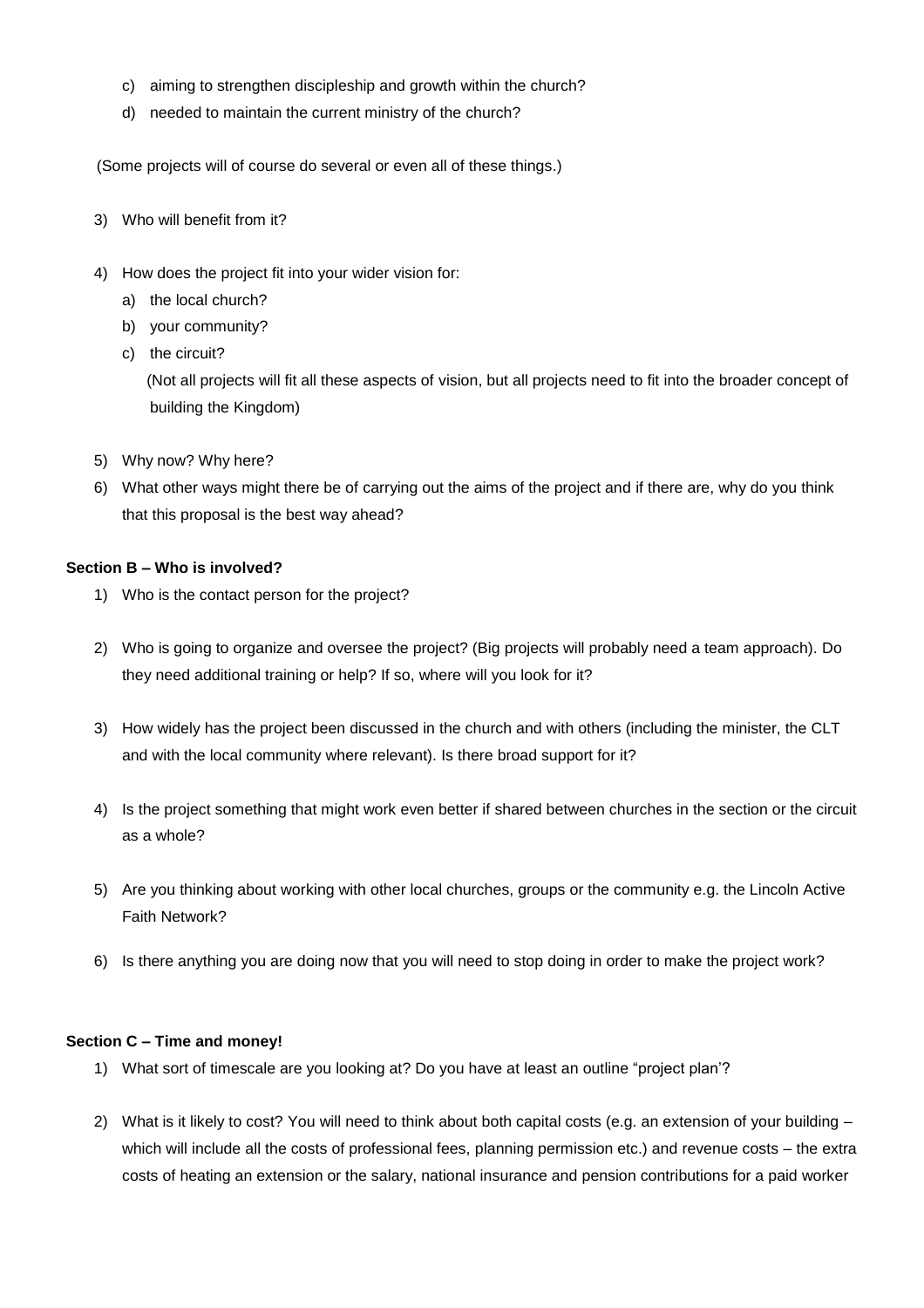- 3) What financial resources do you have at present? How will you manage the financial demands of the project in addition to 'running costs' (including the assessment!).
- 4) What other sources of funding are you considering e.g. church reserves, the congregation through regular giving or a Gift day, other sources? The CLT may be able to help you find advice on making grant applications to other organizations, including District and Connexion but there are strict rules about such applications including not starting any work or starting to look for potential paid workers till everything is agreed (see flow sheets).
- 5) If you are considering a paid worker you will also at some point need to think about job descriptions, person specifications, management responsibilities, payroll arrangements (will you be employing the person yourself with the national insurance and pension contributions that will got with that or will they be seconded or shared with another organisation?), professional development etc. though the details of this will probably be worked out at a later stage (see flow chart). Some of these elements (e.g. training) may have costs themselves. It is very important that you and the Circuit get input from District in this.

### **Section D - Risks**

- 1) What are the risks that might be associated with the project? What might go wrong and what would happen if it did? Is there anything you can do to make these risks less likely or at least reduce them?
- 2) What are the risks to the church, the circuit and the community if the project does not go ahead?
- 3) If the project did go ahead could it make it more difficult to do other new things in future (as opposed to things you are doing now that will have to stop)? What might be the impact of that? One of the CLT's responsibilities will be to consider the potential impact on the wider circuit.

#### **Making requests**

- 1) Once you have thought through these issues in broad terms it will be helpful to discuss them with your minister and/or the circuit leadership team if you have not already done so. Putting something down in writing –even if it is only in draft – can be very useful in making sure you have covered all the relevant areas. You can then put this draft in to the CLT.
- 2) Your draft application does not necessarily need to be very detailed a request for help with providing extra chairs is not going to need the same degree of business planning as a new building and for big projects you will probably not have got to the stage of working out all the details.
- 3) The CLT might ask for more details or make suggestions, which you can then include if appropriate in your definitive request. Preparing may be quite demanding in terms of time and effort and you will want to keep in touch with CLT during this stage
- 4) The definitive request can then be passed back to the circuit leadership team who will already know a lot about it. They can then put it on the agenda for the circuit meeting with a recommendation as to whether it